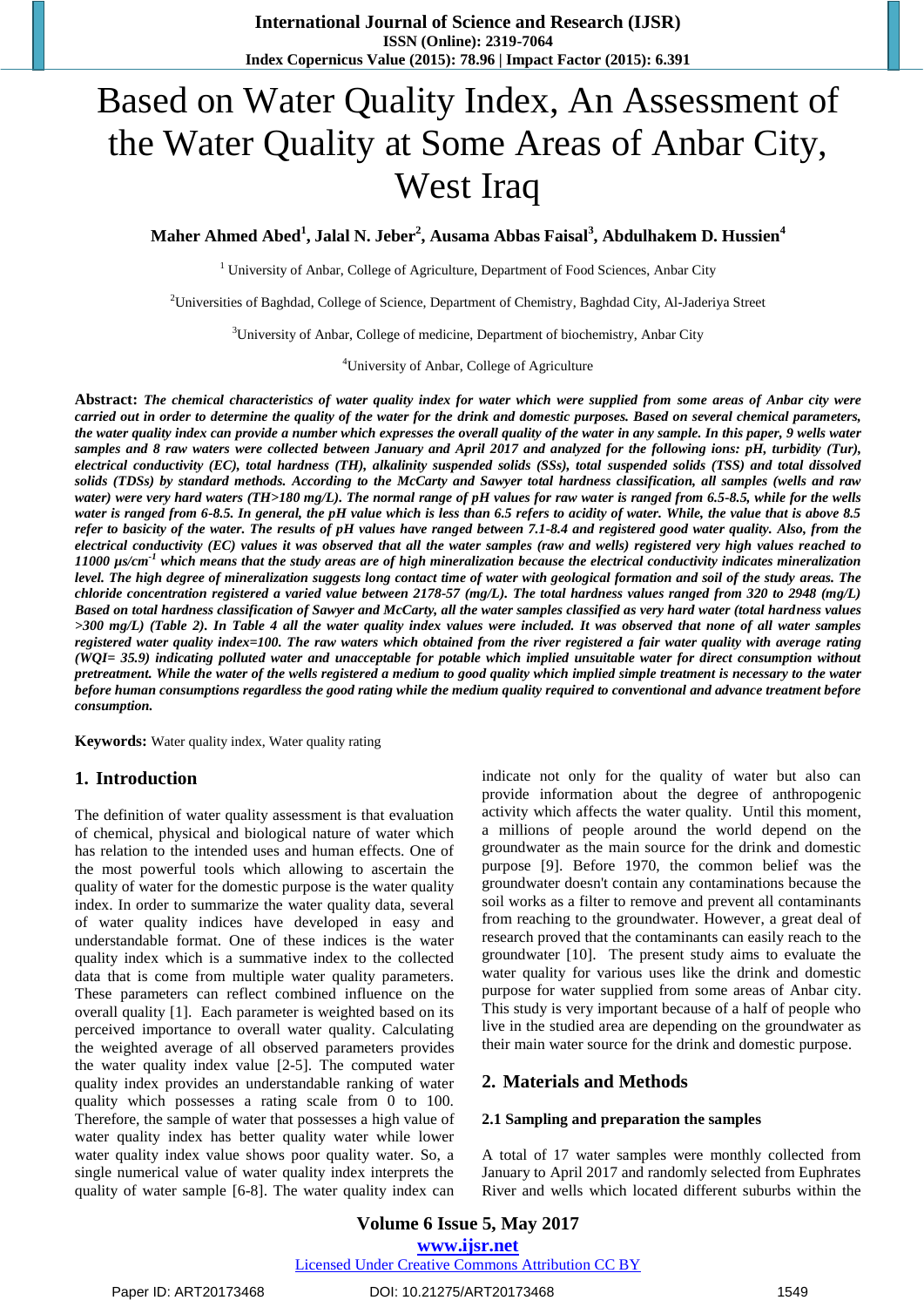### **International Journal of Science and Research (IJSR) ISSN (Online): 2319-7064 Index Copernicus Value (2015): 78.96 | Impact Factor (2015): 6.391**

Anbar city (Figure 1). 2 L polyethylene bottles were used to collect the water samples and were labelled accordingly to their locations. All the sampling bottles were pre-washed with 10% nitric acid and rinsed four times with the water sample at the same time of sampling. For the cation analysis, the collected samples were filtered and acidified using 0.45 um filter paper and diluted nitric acid respectively to prevent all the unstable metals from precipitation during exposure to the new environmental conditions. While the anion analysis, all the samples were stored below 5 C° before analysis at the laboratory. The standard methods Association of Official Analytical Chemists (AOAC), 1990) [\[11\]](#page-3-5) and (American Public Health Association (APHA), 1992 [\[12\]](#page-3-6) were applied.

### **2.2 Sample analysis**

In order to prevent the inter-sampling contamination, all the collected samples were immediately analysed for the pH, total dissolved solids (TDSs) and electrical conductivity (EC) by Hanna pH-EC-TDS meter (Model HI-9812). The concentrations of the following ions  $Ca^+$ ,  $K^+$ , Na<sup>+</sup> and Mg<sup>+2</sup> were determined using Flame Atomic Absorption Spectrometer (FAAS) at followings: calcium  $(Ca^{2})$  (422.7) nm), potassium  $(K^+)$ ,(769.9 nm),  $(Mg^{+2})$  (285.2 nm), magnesium and sodium  $(Na^+)$   $(589.0 \text{ nm})$ . The concentrations of chloride ion, TH, carbonate ion  $CO_3^{-2}$  and bicarbonate ion  $HCO_3^-$  were determined using titrimetric methods. Finally, the concentration of  $SO_4^{\{2\}}$  ion was determined using UV-VIS spectrophotometer (Shimadzu) at 420.



**Figure 1:** The locations of studied areas

### **2.3 Data Analysis**

The followings classifications Sawyer and McCarty (1967) [\[13\]](#page-3-7) (Table 2) for total hardness and Fetter (1990) [\[14\]](#page-3-8) (Table 3) total dissolved solids were used to determine the chemical parameters of water in the study area. The rating quality of water was obtained based on the following equation:

$$
q_i = 100(v_i/s_i) \tag{1}
$$

Whereas the  $v_i$  is the value of each parameter at sampled site and the  $s_i$  is the standard allowable value of the parameter. The above equation ensured the followings:

 $q_i = 0$  when the pollutant equal to 0 in water sample

 $q_i = 100$  when parameter equal to the allowable value in the water sample. Therefore, the lower value of  $q_i$ , the lower polluted was water with pollutant and vice versa. However, special handling is required for calculating the quality rating for pH parameter of samples water. The allowable range of pH for the drink is ranged from 6.0-8.5. The following equation was used to determine the quality rating of pH:

$$
q_{\rm pH} = 100[v_{\rm pH} - 6.0)/(8.5 - 6.0)]\tag{2}
$$

Where the  $v_{pH}$  is the value of pH of sampled site.

The weight of each water quality parameter was assumed to be inverse to the recommended value and the following equation was used:

$$
W_i = K/S_i \tag{3}
$$

where W*<sup>i</sup>* is the weight of the parameter  $(i=1,2,3,4,5,6,......,13)$ , and the K is the propitiation constant which determined to be equal to 1 for sake of simplicity. Σ

$$
r_{i=1}^{13} K = 1 \tag{4}
$$

| <b>Table 1:</b> The scale of water quality index rating [6] |  |
|-------------------------------------------------------------|--|
|-------------------------------------------------------------|--|

| WOI <sup>%</sup> | The category and interpretation of water quality     |  |  |  |  |  |  |  |  |  |
|------------------|------------------------------------------------------|--|--|--|--|--|--|--|--|--|
|                  | rating                                               |  |  |  |  |  |  |  |  |  |
| $95 - 100$       | Excellent water quality (does not require treatment  |  |  |  |  |  |  |  |  |  |
|                  | before human consumption)                            |  |  |  |  |  |  |  |  |  |
| 91-94            | Very good water quality (does not require treatment  |  |  |  |  |  |  |  |  |  |
|                  | before human consumption)                            |  |  |  |  |  |  |  |  |  |
| 71-90            | Good water quality (require minor treatment works    |  |  |  |  |  |  |  |  |  |
|                  | before human consumption)                            |  |  |  |  |  |  |  |  |  |
| 51-70            | Medium or average water quality (reasonable potable  |  |  |  |  |  |  |  |  |  |
|                  | water which require advance and conventional         |  |  |  |  |  |  |  |  |  |
|                  | treatment before human consumption)                  |  |  |  |  |  |  |  |  |  |
| $26 - 50$        | Fair water quality (polluted water that has doubtful |  |  |  |  |  |  |  |  |  |
|                  | potable use)                                         |  |  |  |  |  |  |  |  |  |
| $0-25$           | Poor water quality (highly polluted water that is    |  |  |  |  |  |  |  |  |  |
|                  | unacceptable for human consumption)                  |  |  |  |  |  |  |  |  |  |

# **Volume 6 Issue 5, May 2017**

**www.ijsr.net** Licensed Under Creative Commons Attribution CC BY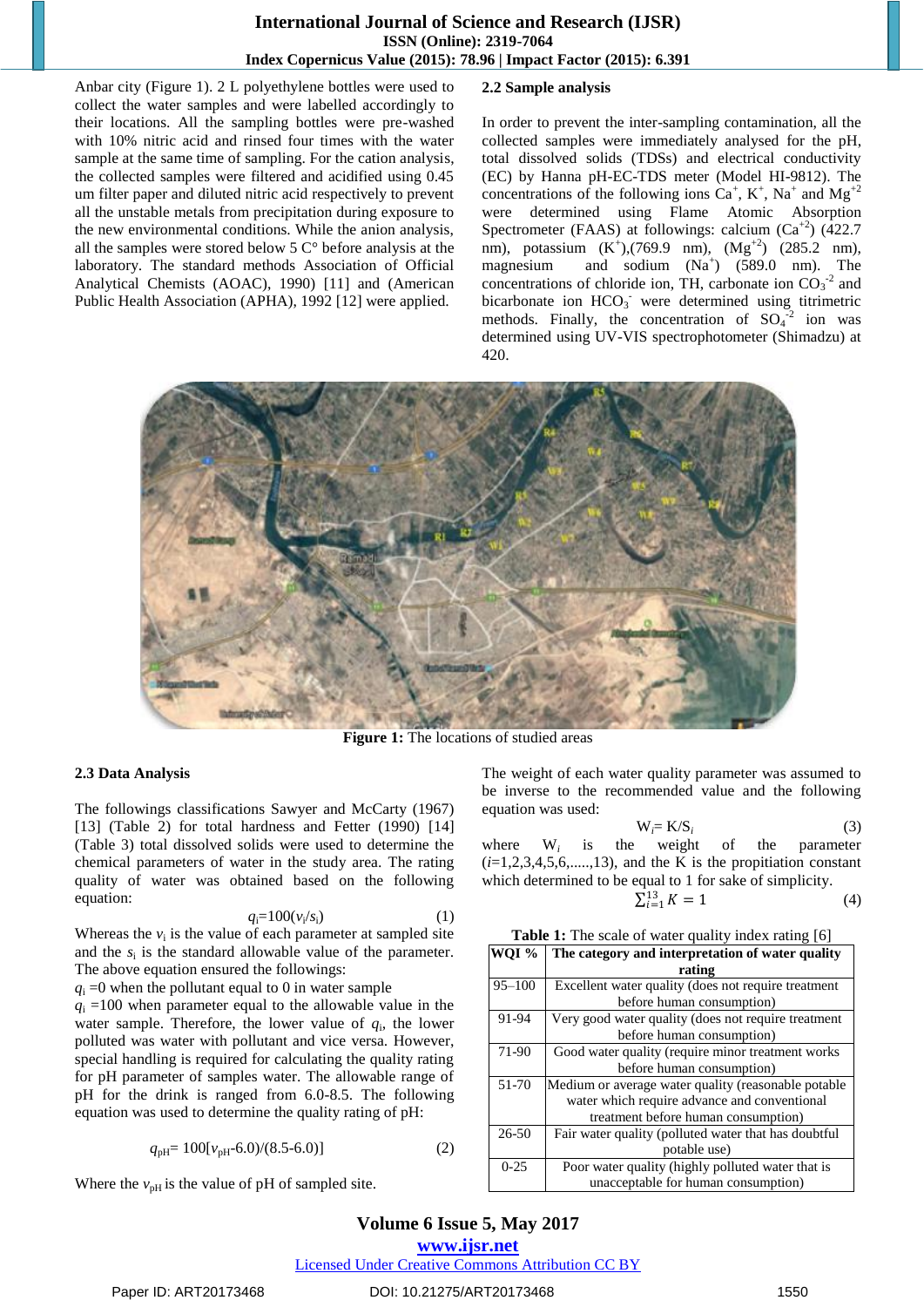### **International Journal of Science and Research (IJSR) ISSN (Online): 2319-7064 Index Copernicus Value (2015): 78.96 | Impact Factor (2015): 6.391**

Finally, the overall water quality index was calculated and computed into simple and usable value to assess the overall quality of water by the following equation:

$$
WQI = \frac{1}{100} \left( \sum_{i=1}^{13} q_i w_i \right) \tag{5}
$$

Where the  $q_i$  = registered value,  $w_i$  = the rank of the implication of the parameter and  $i$  = the quality parameter. The water quality was classified into six types depending on the value of water quality index [\[15\]](#page-3-9) (Table 1).

**Table 2:** Classification of total hardness for water based on Sawyer and McCarty [\[13\]](#page-3-7)

| $T.H.$ concentration $(mg/L)$ | Category        | % Samples      |
|-------------------------------|-----------------|----------------|
| -50                           | Soft water      | 0 <sup>0</sup> |
| 150-300                       | Hard water      |                |
| > 300                         | Very hard water |                |

**Table 3:** The classification of total dissolved solid for water based on Fetter [\[14\]](#page-3-8)

| TDS concentration (mg/L) | Category        | % Samples |
|--------------------------|-----------------|-----------|
| < 1000                   | Freshwater      | 00        |
| >1000                    | <b>Brackish</b> |           |

The water quality rating started from to be poor, fair, average, good, very good and ended up with excellent. The rating lies in the range 0-25, 26-50, 51-70, 71-90, 91-94 and 95-100 respectively (Oram, 2012) (Table 1). Therefore, the water sample which possesses quality rating: 0-25 considered as unacceptable for human consumption, 26-50 considered as polluted water and unacceptable for potable use, 51-70 was required to conventional and advance treatment before consumption from the human (was considered as reasonable portable use), 71-90 considered suitable for human consumptions and required simple treatment before use it. Finally, 91-100 which didn't require any treatment before the consumption (very good potable).

**Table 4:** The water quality rating and the water quality index for the samples of study areas: R= River sample; W= Well sample.

| Sample         |     | EC<br>$(\mu S)$ | <b>TDS</b> | Turb   | <b>TSS</b>     | $SO4^{-2}$ | Cl <sup>2</sup> | защие.<br>TH | $Mg^{+2}$ | $Ca^{+2}$    | $Na+$  | $K^+$  |                  |      | WQI    |
|----------------|-----|-----------------|------------|--------|----------------|------------|-----------------|--------------|-----------|--------------|--------|--------|------------------|------|--------|
| Location       | pH  | $cm-1$ )        | (mg/L)     | (mg/L) | (mg/L)         | (mg/L)     | (mg/L)          | (mg/L)       |           | (mg/L)(mg/L) | (mg/L) | (mg/L) | Alkalinity WQI % |      | Rating |
| R1             | 8.3 | 875             | 553        | 9.3    | 30             | 240        | 158             | 336          | 39        | 70           | 81     | 4      | 132              |      | Fair   |
| O value        | 73  | 2.9             | 20         | 77     | 85             | 30         | 63.2            | 67.2         | 78        | 93.3         | 16.2   | 2.7    | 66               | 37.7 |        |
| R <sub>2</sub> | 8.4 | 878             | 505        | 3.6    | 83             | 248        | 170             | 340          | 38        | 73           | 77     | 3.8    | 140              | 32.9 | Fair   |
| O value        | 70  | 2.9             | 20         | 89     | 14             | 31         | 68              | 68           | 76        | 97.3         | 15.4   | 2.5    | 70               |      |        |
| R <sub>3</sub> | 8.2 | 470             | 390        | 12     | 86             | 124        | 57              | 262          | 23        | 67           | 24     | 1.7    | 160              |      |        |
| Q value        | 77  | 1.6             | 48         | 72     | 40             | 15.5       | 22.8            | 52.4         | 46        | 89.3         | 4.8    | 1.1    | 80               | 37.6 | Fair   |
| R <sub>4</sub> | 7.6 | 1345            | 910        | 15     | 86             | 598        | 136             | 684          | 31        | 222          | 43     | 3.7    | 80               | 43.6 |        |
| O value        | 92  | 4.5             | 20         | 67     | 40             | 74.8       | 54.4            | 136.8        | 62        | 296          | 8.6    | 2.5    | 40               |      | Fair   |
| R <sub>5</sub> | 8.2 | 853             | 580        | 2.1    | 81             | 160        | 136             | 320          | 35        | 70           | 76     | 3.1    | 136              | 29   | Fair   |
| O value        | 77  | 2.8             | 20         | 93     | 8              | 20         | 54.4            | 64           | 70        | 93.3         | 15.2   | 2.1    | 68               |      |        |
| R <sub>6</sub> | 8.1 | 993             | 670        | 8.5    | 84             | 263        | 152             | 370          | 37        | 86           | 83     | 33     | 128              | 35.9 | Fair   |
| O value        | 80  | 3.3             | 20         | 79     | 22             | 32.9       | 60.8            | 74           | 74        | 114.7        | 16.6   | 22     | 64               |      |        |
| R7             | 7.9 | 8572            | 8080       | 1.5    | 80             | 1898       | 1568            | 2838         | 386       | 501          | 1420   | 280    | 116              | 82.6 | Good   |
| Q value        | 87  | 28.6            | 20         | 95     | $\overline{4}$ | 237.3      | 627.2           | 567.6        | 772       | 668          | 284    | 186.7  | 58               |      |        |
| R8             | 7.9 | 1004            | 680        | 7      | 84             | 284        | 154             | 370          | 43        | 77           | 92     | 3.8    | 132              |      | Fair   |
| Q value        | 87  | 3.3             | 20         | 82     | 23             | 35.5       | 61.6            | 74           | 86        | 102.7        | 18.4   | 2.5    | 66               | 32.6 |        |
| W1             | 7.6 | 4754            | 4300       | 0.5    | 80             | 1918       | 928             | 2562         | 188       | 716          | 420    | 28     | 36               | 65.6 | Medium |
| Q value        | 92  | 15.8            | 20         | 98     | 3              | 239.8      | 371.2           | 512.4        | 376       | 954.7        | 84     | 18.7   | 18               |      |        |
| W <sub>2</sub> | 7.7 | 4303            | 4550       | 0.2    | 80             | 1905       | 586             | 2224         | 215       | 536          | 528    | 21     | 40               | 59.1 | Medium |
| Q value        | 91  | 14.3            | 20         | 98     | $\overline{2}$ | 238.1      | 234.4           | 444.8        | 430       | 714.7        | 105.6  | 14     | 20               |      |        |
| W3             | 7.7 | 5432            | 5150       | 0.8    | 80             | 1928       | 936             | 2112         | 187       | 537          | 780    | 220    | 76               | 63.1 | Medium |
| Q value        | 91  | 18.1            | 20         | 98     | $\overline{c}$ | 241        | 374.4           | 422.4        | 374       | 716          | 156    | 146.7  | 38               |      |        |
| W <sub>4</sub> | 7.2 | 11000           | 10320      | 1.5    | 81             | 1885       | 2156            | 2948         | 397       | 528          | 2080   | 260    | 260              | 86.1 | Good   |
| Q value        | 92  | 36.7            | 20         | 95     | 5              | 235.6      | 862.4           | 589.6        | 794       | 704          | 416    | 173.3  | 130              |      |        |
| W <sub>5</sub> | 7.6 | 4156            | 4068       | 6.7    | 84             | 1898       | 610             | 2112         | 220       | 484          | 600    | 80     | 72               | 63.4 | Medium |
| Q value        | 92  | 13.9            | 20         | 83     | 20             | 237.3      | 244             | 422.4        | 440       | 645.3        | 120    | 53.3   | 36               |      |        |
| W <sub>6</sub> | 7.5 | 8369            | 7388       | 4.7    | 5              | 2006       | 2178            | 2904         | 332       | 616          | 1100   | 215    | 44               | 84.6 | Good   |
| O value        | 93  | 27.9            | 20         | 87     | 84             | 250.8      | 871.2           | 580.8        | 664       | 821.3        | 220    | 143.3  | 22               |      |        |
| W7             | 7.2 | 4006            | 4024       | 1.8    | 5              | 1954       | 740             | 2288         | 189       | 605          | 550    | 13     | 36               | 57.4 | Medium |
| Q value        | 92  | 13.4            | 20         | 94     | 81             | 244.3      | 296             | 457.6        | 378       | 806.7        | 110    | 8.7    | 18               |      |        |
| W8             | 7.6 | 4363            | 4314       | 1.1    | 4              | 1945       | 653             | 1958         | 148       | 539          | 539    | 12     | 80               | 56.7 | Medium |
| Q value        | 92  | 14.5            | 20         | 96     | 80             | 243.1      | 261.2           | 391.6        | 296       | 718.7        | 107.8  | 8      | 40               |      |        |
| W <sub>9</sub> | 7.8 | 985             | 670        | 13.1   | 42             | 260        | 154             | 368          | 39        | 83           | 85     | 3.4    | 136              | 38   | Fair   |
| O value        | 90  | 3.3             | 20         | 70     | 86             | 32.5       | 61.6            | 73.6         | 78        | 110.7        | 17     | 2.3    | 68               |      |        |

### **3. Results and Discussion**

Among all the chemical and physical parameters which were measured in the water samples, pH considers the most important because of it determines the suitability of water samples for various purposes. In this paper, pH values for raw water have ranged from 7.6 to 8.3 indicating the weakly basic character of the water. While the wells water has

# **Volume 6 Issue 5, May 2017**

**www.ijsr.net**

Licensed Under Creative Commons Attribution CC BY